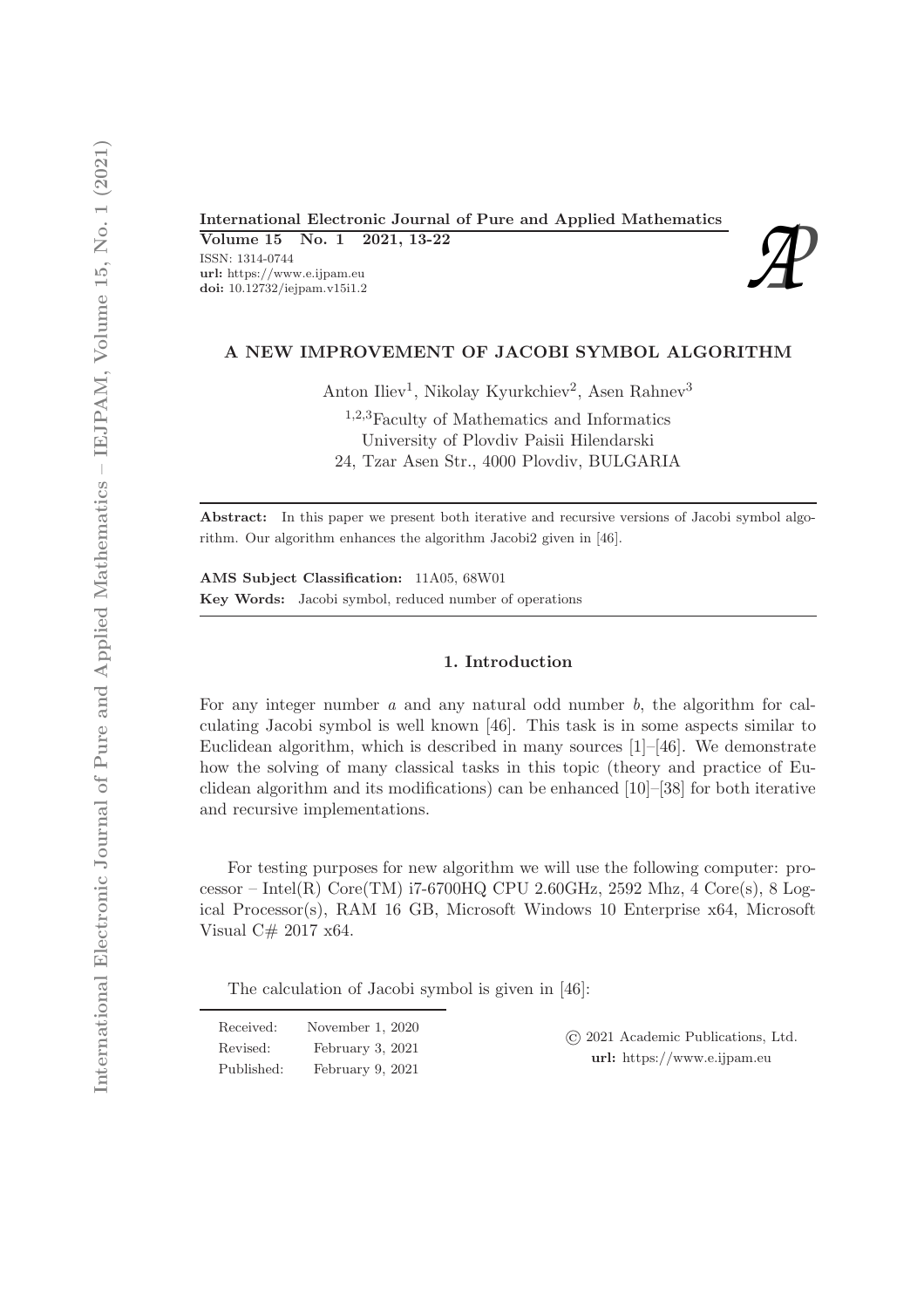## Algorithm 1.

```
i = 1;
if (a < 0) \{ \text{if } ((b \& 3) == 3) \} = -j;a = -a; \}while (a > 0)\{while ((a \& 1) == 0){
a \gg = 1; r = b \& 7;
if ((r == 3) || (r == 5)) j = -j;}
if ((a \& 3) == 3 \& 0 \& 3) == 3) j = -j;b % = a;
r = a; a = b; b = r;}
if (b == 1) Jacobi = j; else Jacobi = 0;
```
and its recursive version is:

## Algorithm 2.

static long Euclid(long a, long b, ref int j) { if  $(a == 0)$  return b; if  $((a \& 1) == 0)$ { long  $r = b \& 7$ ; if  $((r == 3) || (r == 5))$  j = -j; return Euclid $(a \gg 1, b, ref j);$ } if  $((a \& 3) == 3 \& 0 \& 3) == 3) j = -j;$ b  $% = a$ ; if  $(b == 0)$  return a; return Euclid(b, a, ref j); }

## Main Results

We will present the versions of Algorithms 1 and 2 as Algorithms 3, 5 and 4, 6 respectively which contain reduced number of operations.

We have added the following line in source code of Algorithm  $1 - if (a == 1) \{ b =$ 1; break; } to obtain Algorithm 3: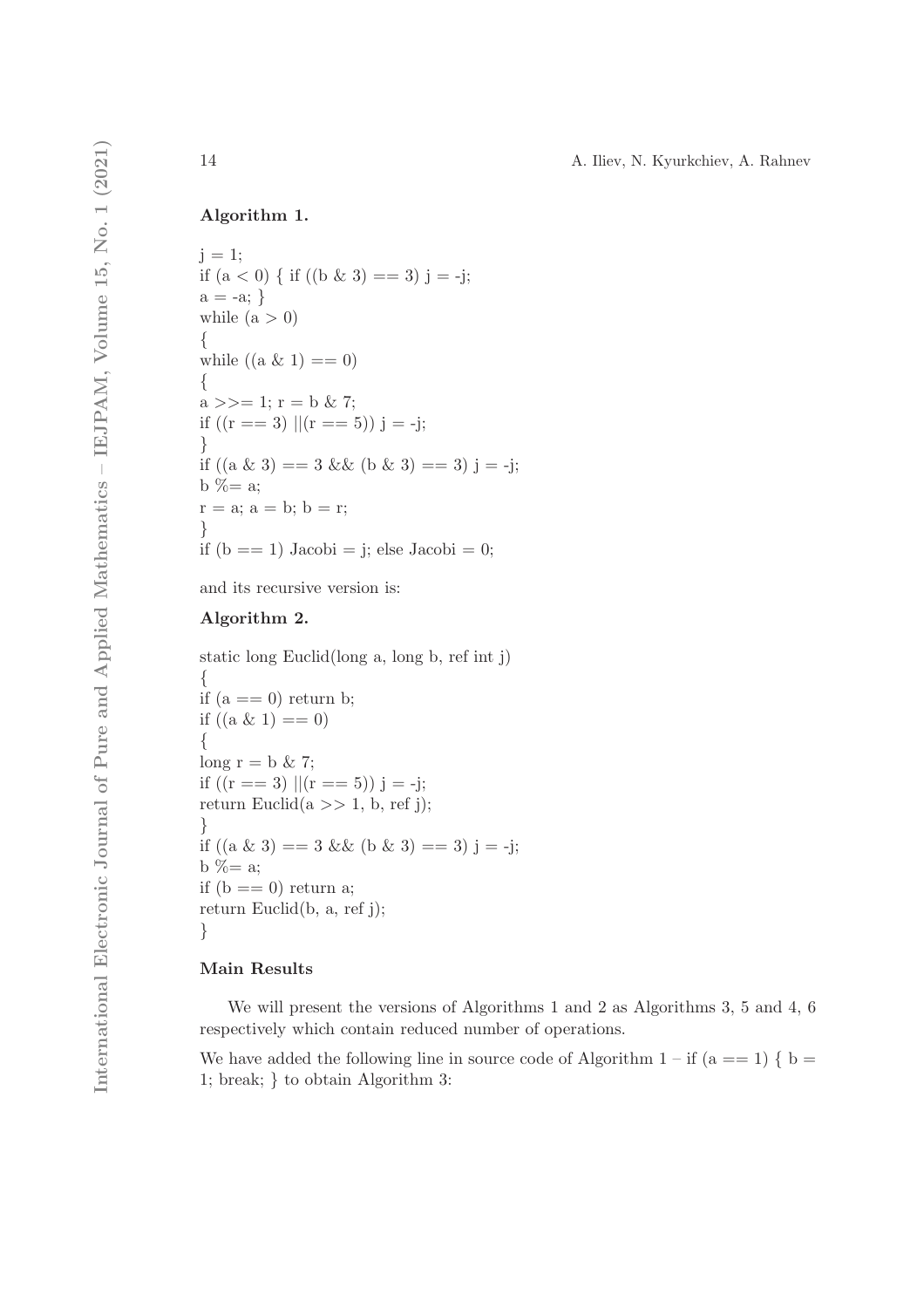## Algorithm 3.

```
j = 1;if (a < 0) { if ((b \& 3) == 3) j = -j;
a = -a; \}while (a > 0){
while ((a \& 1) == 0)\{a \gg = 1; r = b \& 7;
if ((r == 3) || (r == 5)) j = -j;}
if (a == 1) \{ b = 1; break; \}if ((a \& 3) == 3 \& 0 \& 3) == 3) j = -j;
b % = a;
r = a; a = b; b = r;
}
if (b == 1) Jacobi = j; else Jacobi = 0;
```
We have added the following line in source code of recursive Algorithm  $2 - if (a ==$ 1) return 1; to obtain recursive Algorithm 4:

### Algorithm 4.

static long Euclid(long a, long b, ref int j) { if  $(a == 0)$  return b; if  $((a \& 1) == 0)$ {  $long r = b \& 7;$ if  $((r == 3) || (r == 5))$  j = -j; return Euclid $(a \gg 1, b, ref)$ ; } if  $(a == 1)$  return 1; if  $((a \& 3) == 3 \& (b \& 3) == 3)$  j = -j; b  $% = a$ ; if  $(b == 0)$  return a; return Euclid(b, a, ref j); }

We present the following optimized Algorithm 5 and Algorithm 6:

## Algorithm 5.

 $j = 1$ ;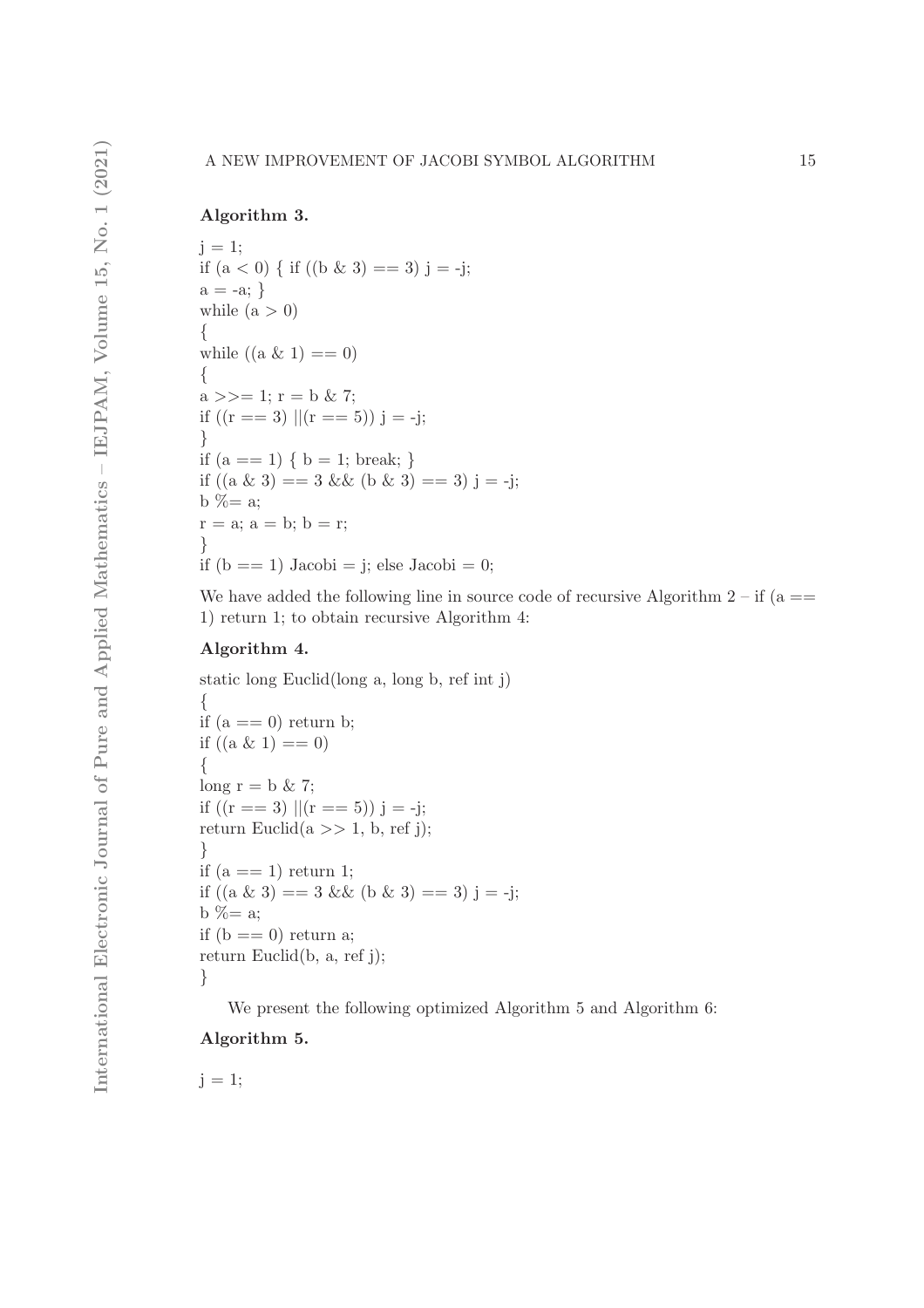```
if (a < 0) \{ \text{ if } ((b \& 3) == 3) \} = -j;a = -a; \}do
{
if (a > 0){
while ((a \& 1) == 0){ a >>= 1; r = b \& 7; }if ((r == 3) || (r == 5)) j = -j;
}
if (a == 1) \{ b = 1; break; \}if ((a \& 3) == 3 \& 6 \& 3) == 3) j = -j;
b % = a;
}
else break;
if (b > 0){
while ((b \& 1) == 0)\{ b \gg = 1; r = a \& 7;if ((r == 3) || (r == 5)) j = -j;
}
if (b == 1) break;
if ((b \& 3) == 3 \& 4 \& 3) == 3) j = -j;
a \% = b:
}
else { b = a; break; }
} while (true) ;
if (b == 1) Jacobi = j; else Jacobi = 0;
```
# Algorithm 6.

```
static long Euclid(long a, long b, ref int j)
{
if (a == 0) return b;
else
{
if ((a \& 1) == 0){
long r = b \& 7;if ((r == 3) || (r == 5)) j = -j;
return Euclid(a \gg 1, b, ref j);}
```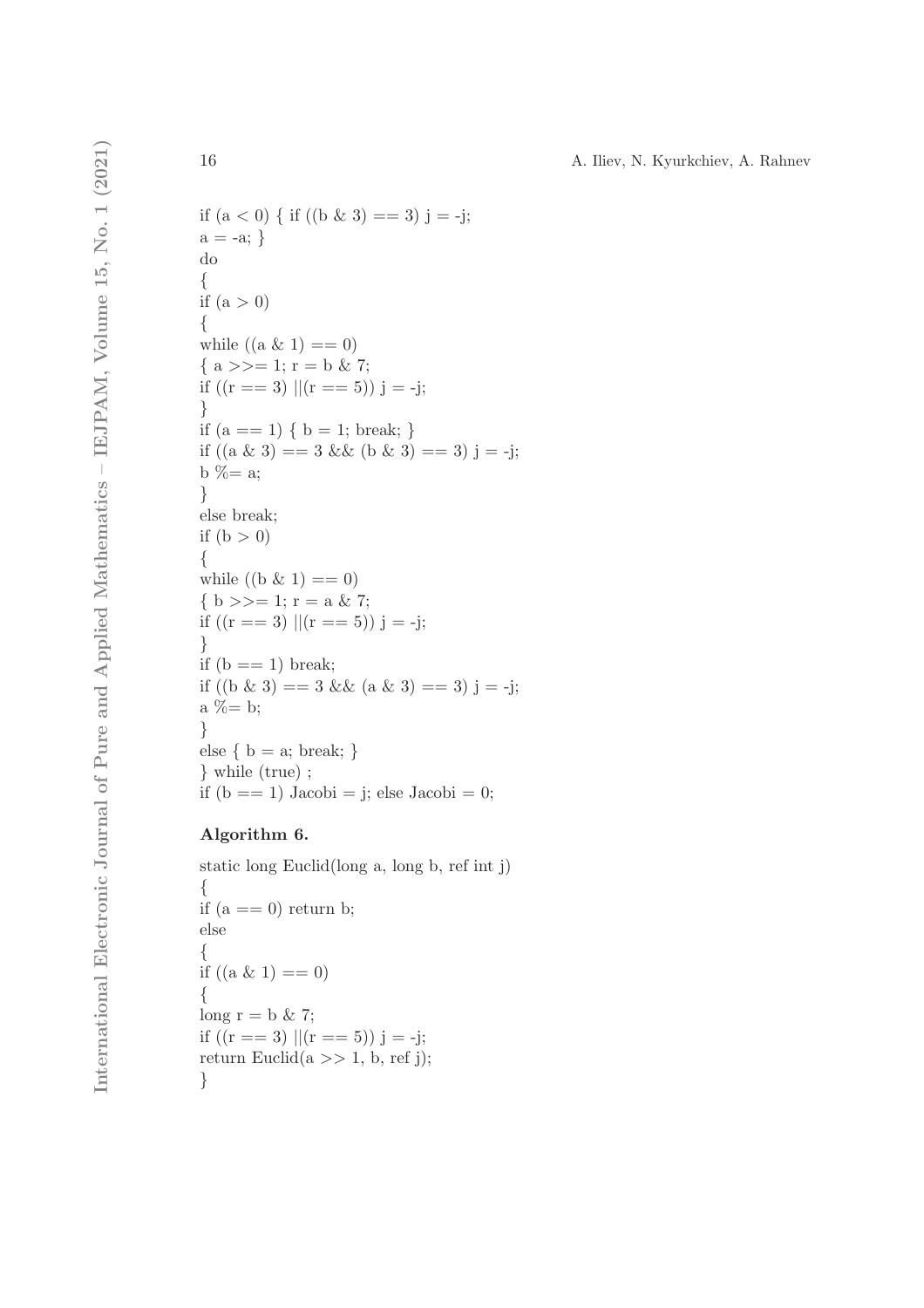```
if (a == 1) return 1;
}
if ((a \& 3) == 3 \& (b \& 3) == 3) j = -j;
b % = a;
if (b == 0) return a;
if ((b \& 1) == 0)\{long r = a \& 7;
if ((r == 3) || (r == 5)) j = -j;
return Euclid(b >> 1, a, ref j);
}
if ((b \& 3) == 3 \& 4 \& 3) == 3) j = -j;
a \% = b;
if (a == 0) return b;
return Euclid(a, b, ref j);
}
```
The recursive Algorithms 2, 4 and 6 can be called by:

 $i = 1$ ; if  $(a < 0)$  { if  $((b \& 3) == 3)$  j = -j;  $a = -a; \}$  $b =$  Euclid(a, b, ref j); if  $(b == 1)$  Jacobi = j; else Jacobi = 0;

## Numerical Example

We will test the proposed Algorithms 3, 4, 5 and 6 as well Algorithms 1 and 2 for the following example:

```
long a, b, r, d = 0;
int j, Jacobi;
for (int i = 1; i < 100000001; i++) { a = i; b = 200000002 - i;
if ((b \& 1) == 0) b--;
//Here are placed Algorithms 1, 3, 5 and
//calling of recursive Algorithms 2, 4 and 6.
d \nightharpoonup = Jacobi;Console.WriteLine(d);
CPU time of Algorithm 1 is: 36.357 seconds.
```
CPU time of Algorithm 2 is: 68.776 seconds.

CPU time of Algorithm 3 is: 35.772 seconds.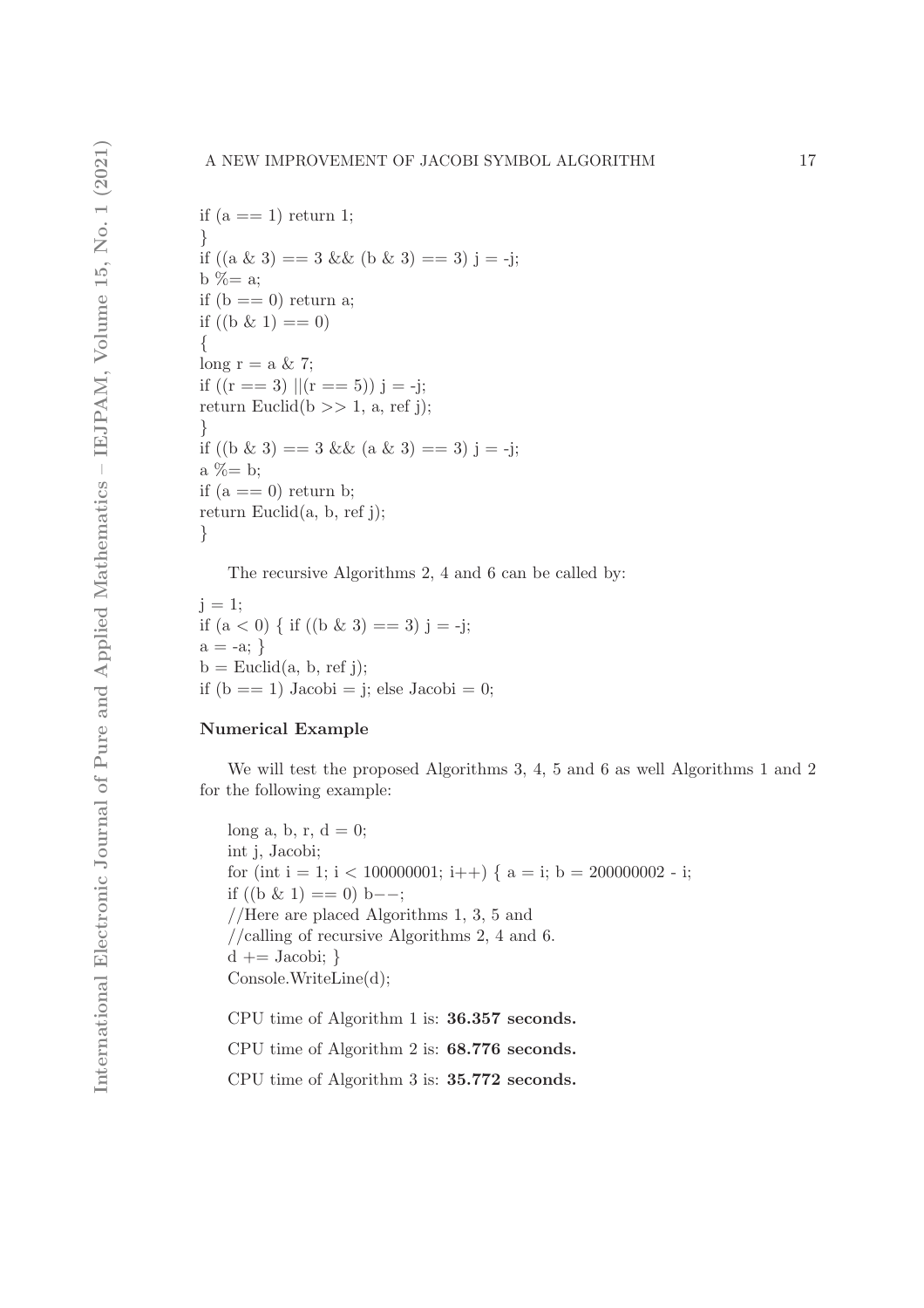CPU time of Algorithm 4 is: 68.143 seconds.

CPU time of Algorithm 5 is: 34.203 seconds.

CPU time of Algorithm 6 is: 61.299 seconds.

#### Conclusion

We present iterative and recursive algorithms for finding Jacobi symbol. The presented by us Algorithms 5 and 6 show better computational speed in comparison to Algorithms 1, 3 and 2, 4.

#### Acknowledgments

This paper is supported by the Project FP21-FMI-002 "Intelligent Innovative ICT in Research in Mathematics, Informatics and Pedagogy of Education" of the Scientific Fund of the University of Plovdiv Paisii Hilendarski, Bulgaria.

#### References

- [1] A. Akritas, A new method for computing polynomial greatest common divisors and polynomial remainder sequences, *Numerische Mathematik*, 52 (1988), 119– 127.
- [2] S. Enkov, *Programming in Arduino Environment*, University Press "Paisii Hilendarski", Plovdiv (2017). (in Bulgarian)
- [3] F. Chang, Factoring a Polynomial with Multiple-Roots, *World Academy of Science, Engineering and Technology*, 47 (2008), 492–495.
- [4] Th. Cormen, Ch. Leiserson, R. Rivest, Cl. Stein, *Introduction to Algorithms*, 3rd ed., The MIT Press, Cambridge (2009).
- [5] K. Garov, A. Rahnev, *Textbook-notes on programming in BASIC for facultative training in mathematics for 9.–10. Grade of ESPU*, Sofia (1986). (in Bulgarian)
- [6] A. Golev, *Textbook on algorithms and programs in C#*, University Press "Paisii Hilendarski", Plovdiv (2012). (in Bulgarian)
- [7] T. Terzieva, *Introduction to web programming*, University Press "Paisii Hilendarski", Plovdiv (2021), ISBN 978-619-202-623-3. (in Bulgarian)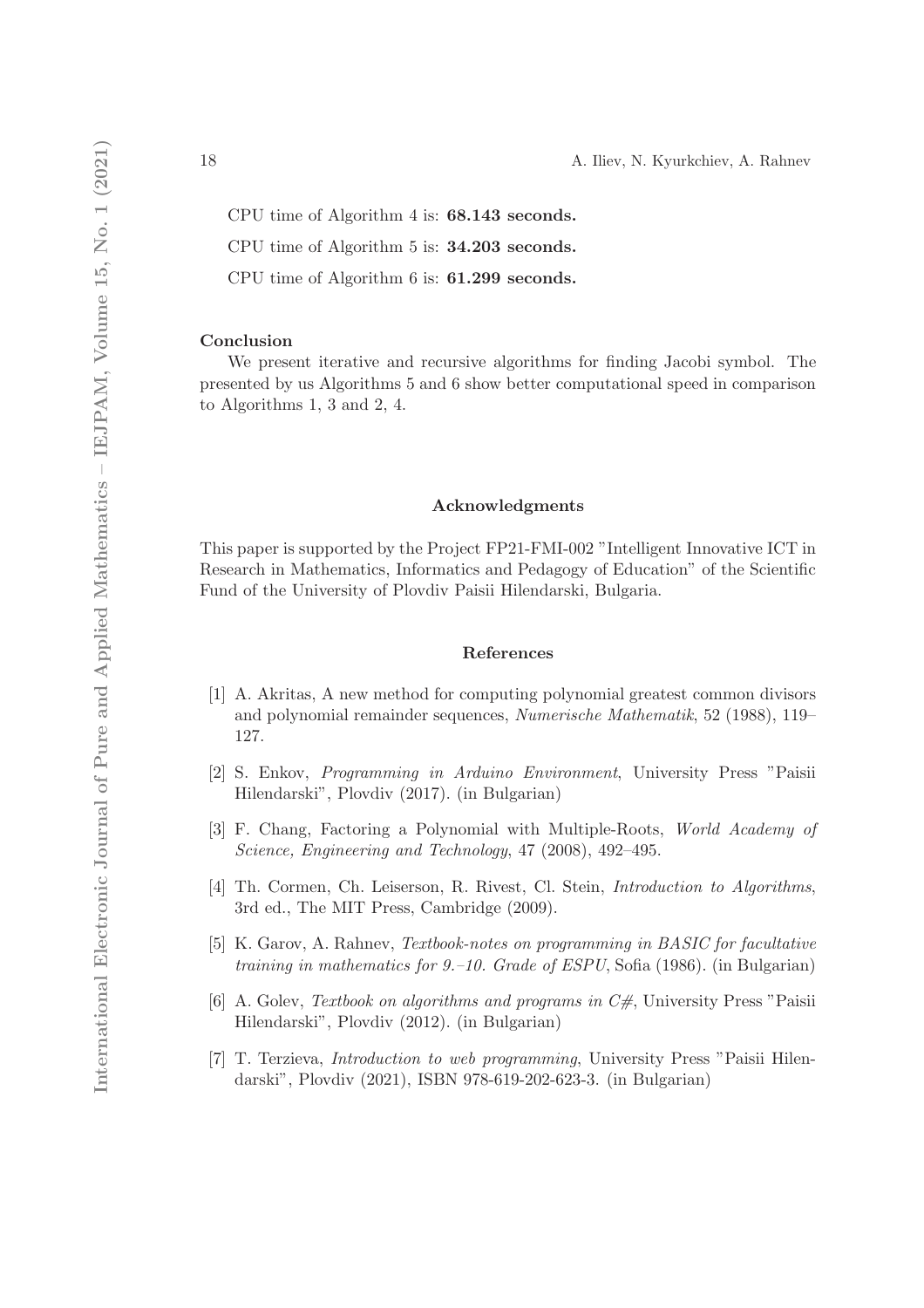#### A NEW IMPROVEMENT OF JACOBI SYMBOL ALGORITHM 19

- [8] T. Terzieva, *Development of algorithmic thinking in the Informatics Education*, University Press "Paisii Hilendarski", Plovdiv (2021), ISBN 978-619-202-622-6. (in Bulgarian)
- [9] T. Terzieva, *Educational tools for teaching in digital environment*, University Press "Paisii Hilendarski", Plovdiv (2021). (in Bulgarian)
- [10] A. Iliev, N. Kyurkchiev, A Note on Knuth's Implementation of Euclid's Greatest Common Divisor Algorithm, *International Journal of Pure and Applied Mathematics*, 117 (2017), 603–608.
- [11] A. Iliev, N. Kyurkchiev, A. Golev, A Note on Knuth's Implementation of Extended Euclidean Greatest Common Divisor Algorithm, *International Journal of Pure and Applied Mathematics*, 118 (2018), 31–37.
- [12] A. Iliev, N. Kyurkchiev, A. Rahnev, A Note on Adaptation of the Knuth's Extended Euclidean Algorithm for Computing Multiplicative Inverse, *International Journal of Pure and Applied Mathematics*, 118 (2018), 281–290.
- [13] A. Iliev, N. Kyurkchiev, A Note on Euclidean and Extended Euclidean Algorithms for Greatest Common Divisor for Polynomials, *International Journal of Pure and Applied Mathematics*, 118 (2018), 713–721.
- [14] A. Iliev, N. Kyurkchiev, A Note on Least Absolute Remainder Euclidean Algorithm for Greatest Common Divisor, *International Journal of Scientific Engineering and Applied Science*, 4 No. 3 (2018), 31–34.
- [15] A. Iliev, N. Kyurkchiev, A Note on Knuth's Algorithm for Computing Extended Greatest Common Divisor using SGN Function, *International Journal of Scientific Engineering and Applied Science*, 4 No. 3 (2018), 26–29.
- [16] A. Iliev, N. Kyurkchiev, *New Trends in Practical Algorithms: Some Computational and Approximation Aspects*, LAP LAMBERT Academic Publishing, Beau Bassin (2018).
- [17] A. Iliev, N. Kyurkchiev, 80th Anniversary of the birth of Prof. Donald Knuth, *Biomath Communications*, 5 (2018), 7 pp.
- [18] A. Iliev, N. Kyurkchiev, New Realization of the Euclidean Algorithm, *Collection of scientific works of Eleventh National Conference with International Participation Education and Research in the Information Society*, Plovdiv, ADIS, June 1–2, (2018), 180–185. (in Bulgarian)
- [19] A. Iliev, N. Kyurkchiev, New Organizing of the Euclid's Algorithm and one of its Applications to the Continued Fractions, *Collection of scientific works from conference "Mathematics. Informatics. Information Technologies. Application in Education"*, Pamporovo, Bulgaria, 10–12 October 2018, (2019), 199–207.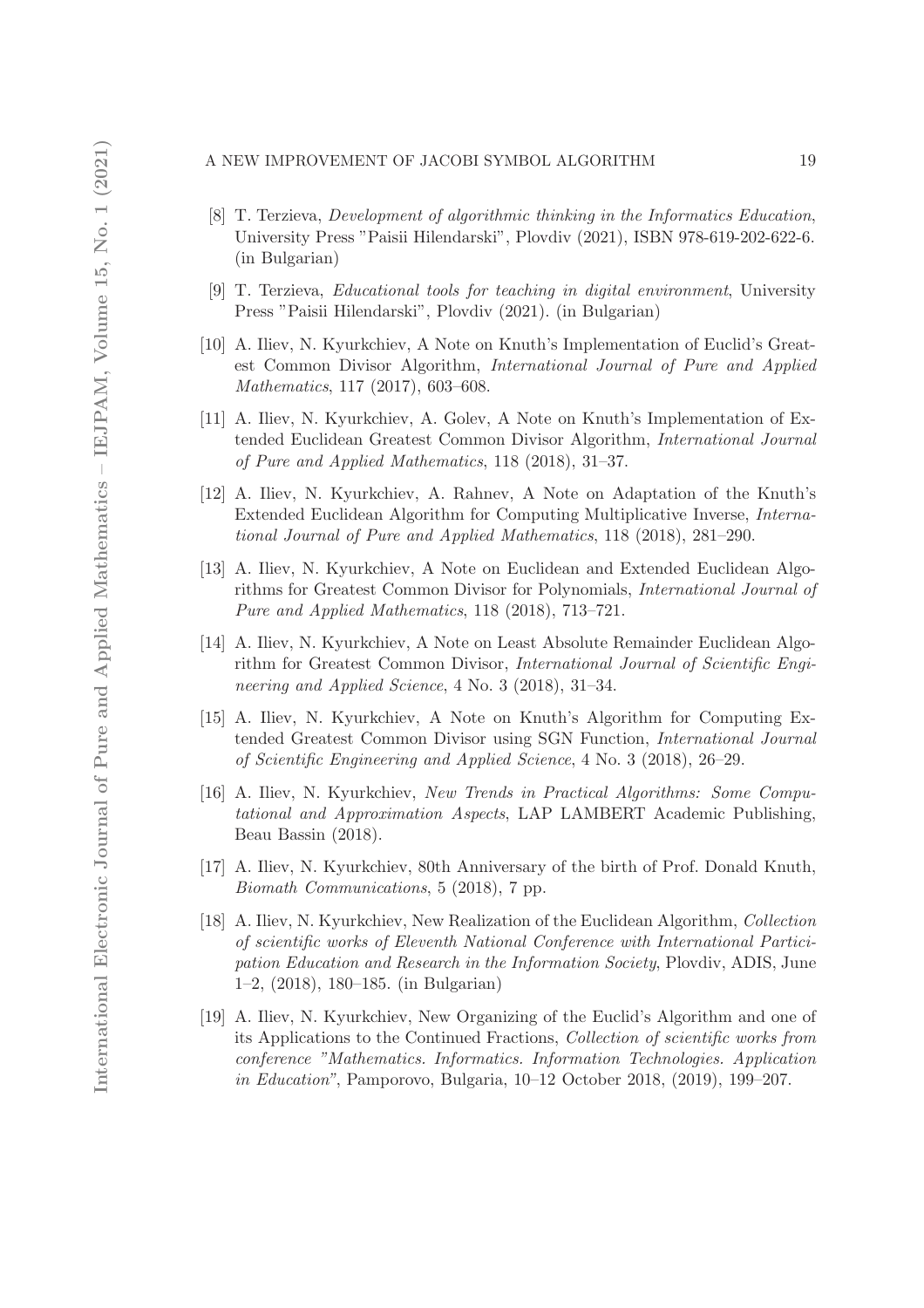- [20] A. Iliev, N. Kyurkchiev, The faster Euclidean algorithm, *Collection of scientific works from conference*, Pamporovo, Bulgaria, 28–30 November 2018, (2019), 15–20.
- [21] A. Iliev, N. Kyurkchiev, The faster extended Euclidean algorithm, *Collection of scientific works from conference*, Pamporovo, Bulgaria, 28–30 November 2018, (2019), 21–26.
- [22] P. Kyurkchiev, V. Matanski, The faster Euclidean algorithm for computing polynomial multiplicative inverse, *Collection of scientific works from conference*, Pamporovo, Bulgaria, 28–30 November 2018, (2019), 43–48.
- [23] V. Matanski, P. Kyurkchiev, The faster Lehmer's greatest common divisor algorithm, *Collection of scientific works from conference, Pamporovo*, Bulgaria, 28–30 November 2018, (2019), 37–42.
- [24] A. Iliev, N. Kyurkchiev, A. Rahnev, A New Improvement Euclidean Algorithm for Greatest Common Divisor. I, *Neural, Parallel, and Scientific Computations*, 26 No. 3 (2018), 355–362.
- [25] A. Iliev, N. Kyurkchiev, A. Rahnev, A New Improvement of Harris–Stein Modification of Euclidean Algorithm for Greatest Common Divisor. II, *International Journal of Pure and Applied Mathematics*, 120 No. 3 (2018), 379–388.
- [26] A. Iliev, N. Kyurkchiev, A. Rahnev, A New Improvement of Least Absolute Remainder Algorithm for Greatest Common Divisor. III, *Neural, Parallel, and Scientific Computations*, 27 No. 1 (2019), 1–9.
- [27] A. Iliev, N. Kyurkchiev, A. Rahnev, A New Improvement of Tembhurne–Sathe Modification of Euclidean Algorithm for Greatest Common Divisor. IV, *Dynamic Systems and Applications*, 28 No. 1 (2019), 143–152.
- [28] A. Iliev, N. Kyurkchiev, A. Rahnev, *Nontrivial Practical Algorithms: Part 2*, LAP LAMBERT Academic Publishing, Beau Bassin (2019).
- [29] A. Iliev, N. Valchanov, T. Terzieva, Generalization and Optimization of Some Algorithms, *Collection of scientific works of National Conference "Education in Information Society"*, Plovdiv, ADIS, 12–13 May 2009, (2009), 52–58. (in Bulgarian)
- [30] H. Gyulyustan, A Note on Euclidean Sequencing Algorithm, *Proceedings of the Scientific Conference "Innovative ICT for Digital Research Area in Mathematics, Informatics and Pedagogy of Education"*, Pamporovo, 7–8 November 2019, Plovdiv University Press, (2020), 57–64.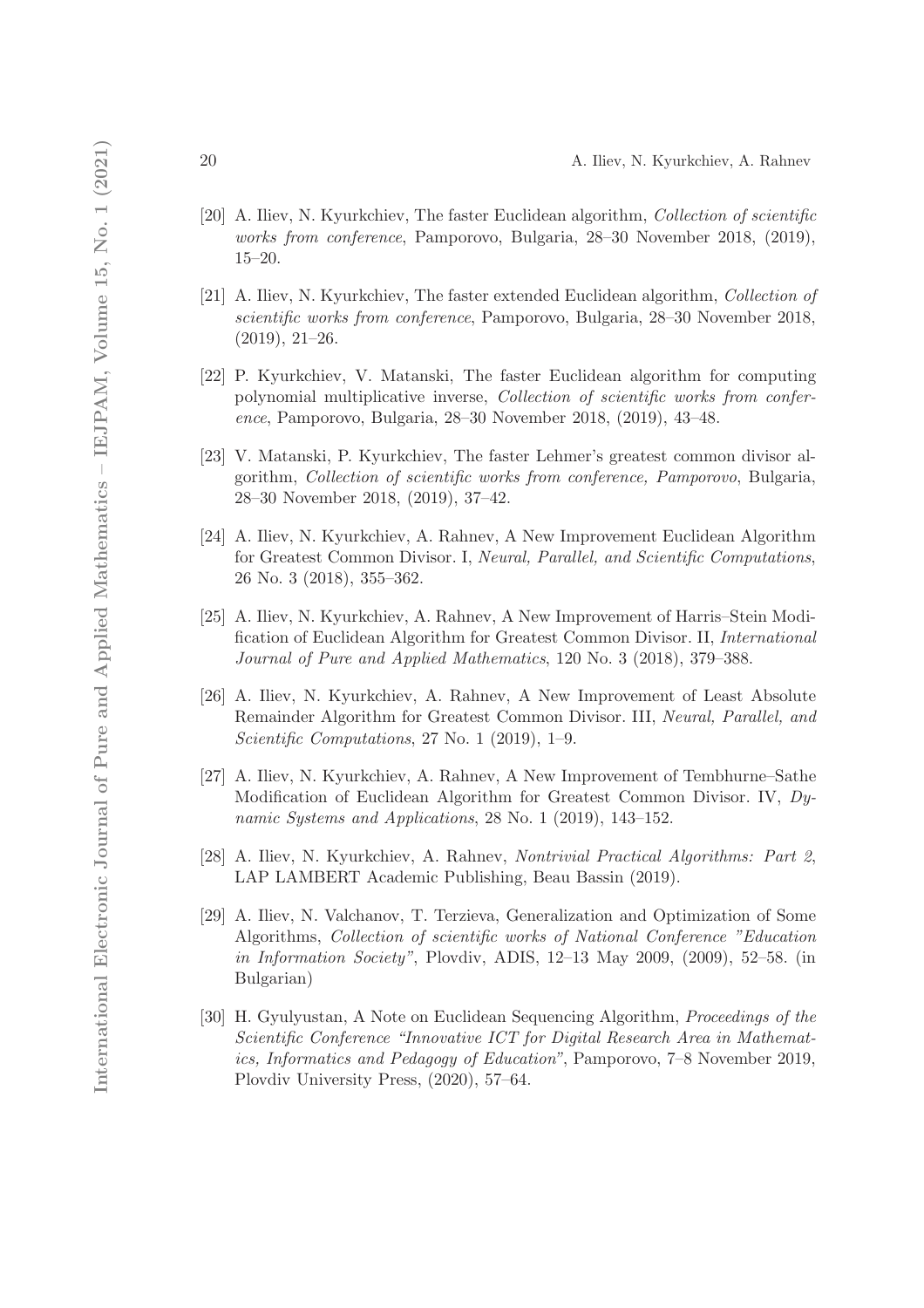#### A NEW IMPROVEMENT OF JACOBI SYMBOL ALGORITHM 21

- [31] A. Iliev, N. Kyurkchiev, A. Rahnev, New Algorithm for Finding Greatest Common Divisor, *Neural, Parallel, and Scientific Computations*, 28 No. 1 (2020), 69–74.
- [32] A. Iliev, N. Kyurkchiev, A. Rahnev, A New Improvement of Stein's Binary Algorithm for Finding Greatest Common Divisor, *Neural, Parallel, and Scientific Computations*, 28 No. 1 (2020), 75–80.
- [33] A. Iliev, N. Kyurkchiev, A. Rahnev, New Algorithms for Finding Modular Multiplicative Inverse, *Neural, Parallel, and Scientific Computations*, 28 No. 1 (2020), 81–88.
- [34] A. Iliev, N. Kyurkchiev, A. Rahnev, New Extended Algorithm for Finding Greatest Common Divisor, *Neural, Parallel, and Scientific Computations*, 28 No. 1 (2020), 89–95.
- [35] A. Iliev, N. Kyurkchiev, A. Rahnev, A New Improvement of Modular Multiplicative Inverse Binary Algorithm, *International Electronic Journal of Pure and Applied Mathematics*, 14 No. 1 (2020), 37–44.
- [36] A. Iliev, N. Kyurkchiev, A. Rahnev, Recursive Extended Stein's Binary Algorithm, *International Electronic Journal of Pure and Applied Mathematics*, 14 No. 1 (2020), 31–36.
- [37] A. Iliev, N. Kyurkchiev, A. Rahnev, A new improvement of Jacobi symbol binary algorithm, (2020), preprint.
- [38] A. Iliev, N. Kyurkchiev, A. Rahnev, A New Improvement of Extended Stein's Binary Algorithm, *Proceedings of the Anniversary International Scientific Conference "Synergetics and Reflection in Mathematics Education"*, Pamporovo, 16–18 October 2020, Plovdiv University Press, (2020), 259–264.
- [39] D. Knuth, *The Art of Computer Programming*, *Vol. 2, Seminumerical Algorithms*, 3rd ed., Addison-Wesley, Boston (1998).
- [40] Hr. Krushkov, A. Iliev, *Practical programming guide in Pascal, Parts I and II*, Koala press, Plovdiv (2002). (in Bulgarian)
- [41] P. Nakov, P. Dobrikov, *Programming=++Algorithms*, 5th ed., Sofia (2015). (in Bulgarian)
- [42] A. Rahnev, K. Garov, O. Gavrailov, *Textbook for extracurricular work using BASIC*, MNP Press, Sofia (1985). (in Bulgarian)
- [43] A. Rahnev, K. Garov, O. Gavrailov, *BASIC in examples and tasks*, Government Press "Narodna prosveta", Sofia (1990). (in Bulgarian)